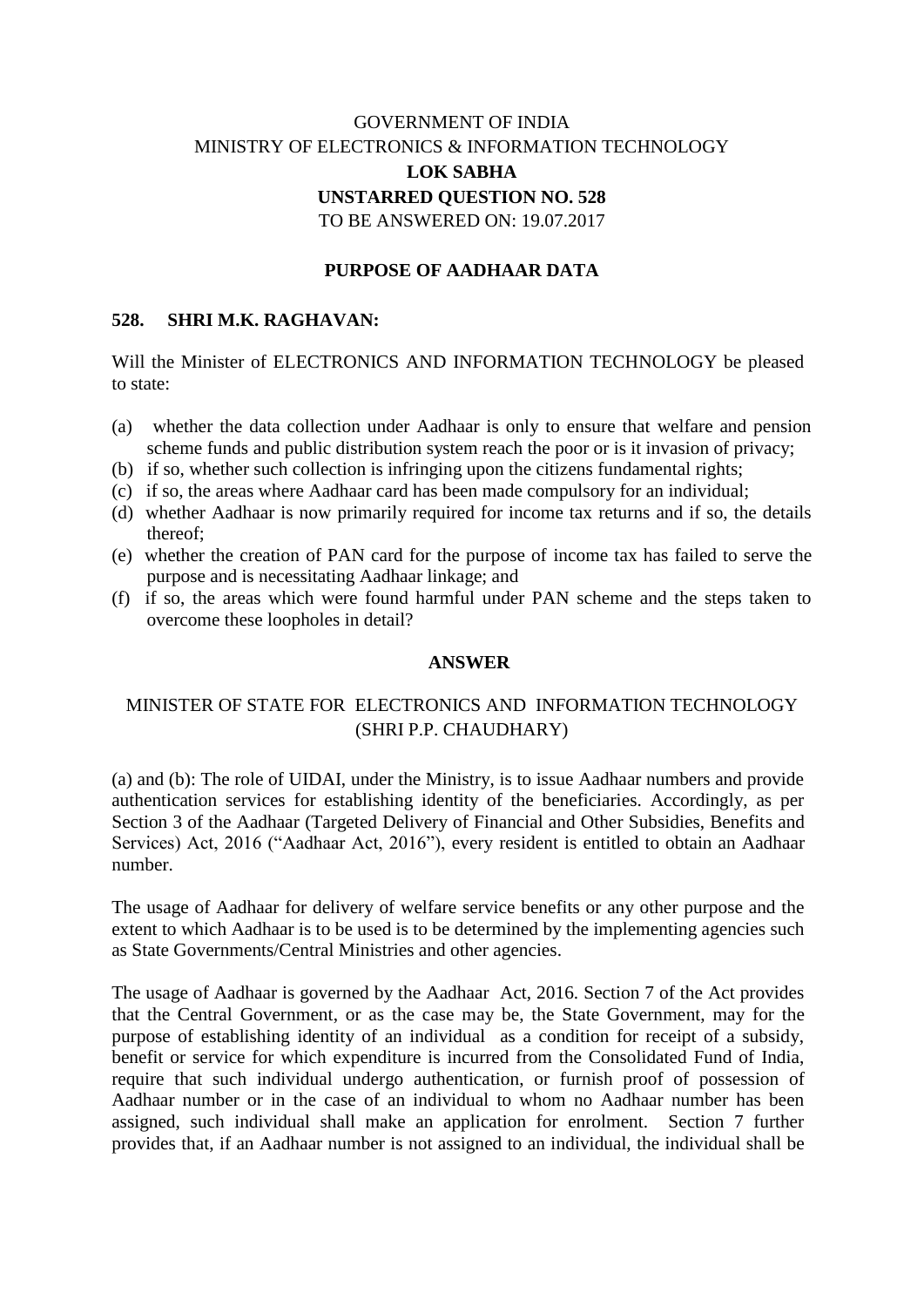offered alternate and viable means of identification for delivery of the subsidy, benefit or service.

Further, provisions of Section 57 of the Aadhaar Act inter alia permit the usage of Aadhaar number for establishing the identity of an individual for any purpose pursuant to any law or any contract to this effect with the requirement of being compliant of the provisions of Section 8 and Chapter VI of the Aadhaar Act. There is no infringement upon the citizens' fundamental rights.

The Aadhaar Act, 2016 is all encompassing legislation addressing issues of data protection and confidentiality of the UIDAI database. The Aadhaar (Data Security) Regulations & Aadhaar (Sharing of Information) Regulations, 2016 augment the measures for ensuring privacy and data protection.

(c): As on 13.07.2017, 123 schemes of various Central Ministries/ Departments have been notified under Section 7 or 57 of Aadhaar Act, 2016. In respect of these schemes, Aadhaar number is necessary for the purpose of establishing identity of an individual to enable receipt of subsidies, benefits and services etc.

(d): Section 139AA of the Income Tax Act, 1961, introduced by the Finance Act, 2017, has a provision that every person who is eligible to obtain Aadhaar number shall, on or after the 1<sup>st</sup> day of July, 2017, quote Aadhaar number or Enrolment ID of Aadhaar application form in the return of income. Vide notification number 37/2017, bearing S.O.1513(E), it has been notified that the provisions of section 139AA of the IT Act, 1961 shall not apply to an individual who does not possess the Aadhaar number or the Enrolment ID and is:

- (i) residing in the States of Assam, Jammu and Kashmir and Meghalaya;
- (ii) a non-resident as per the Income Tax Act, 1961;
- (iii) of the age of eighty years or more at any time during the previous year; or,
- (iv) not a citizen of India.

(e) and (f): PAN is the key identifier of taxable entity and aggregator of all financial transactions undertaken by the entity. One PAN for one person is the guiding principle for allotment of PAN. However, for achieving the objective of one PAN to one assessee, it is required to maintain uniqueness of PAN.

The uniqueness of PAN is achieved by conducting a de-duplication check on all already allotted PAN against the data furnished by new applicant. Under the existing system of PAN, only demographic data is captured. Some instances were found where multiple PANs have been allotted to one person or one PAN has been allotted to multiple persons despite the application of de-duplication process based on demographic data. Linkage of Aadhaar number into PAN database will allow a robust way of de-duplication as Aadhaar number is based on biometric attributes of finger prints and iris images. Further, seeding of Aadhaar will allow weeding out any undetected duplicate PANs.

\*\*\*\*\*\*\*